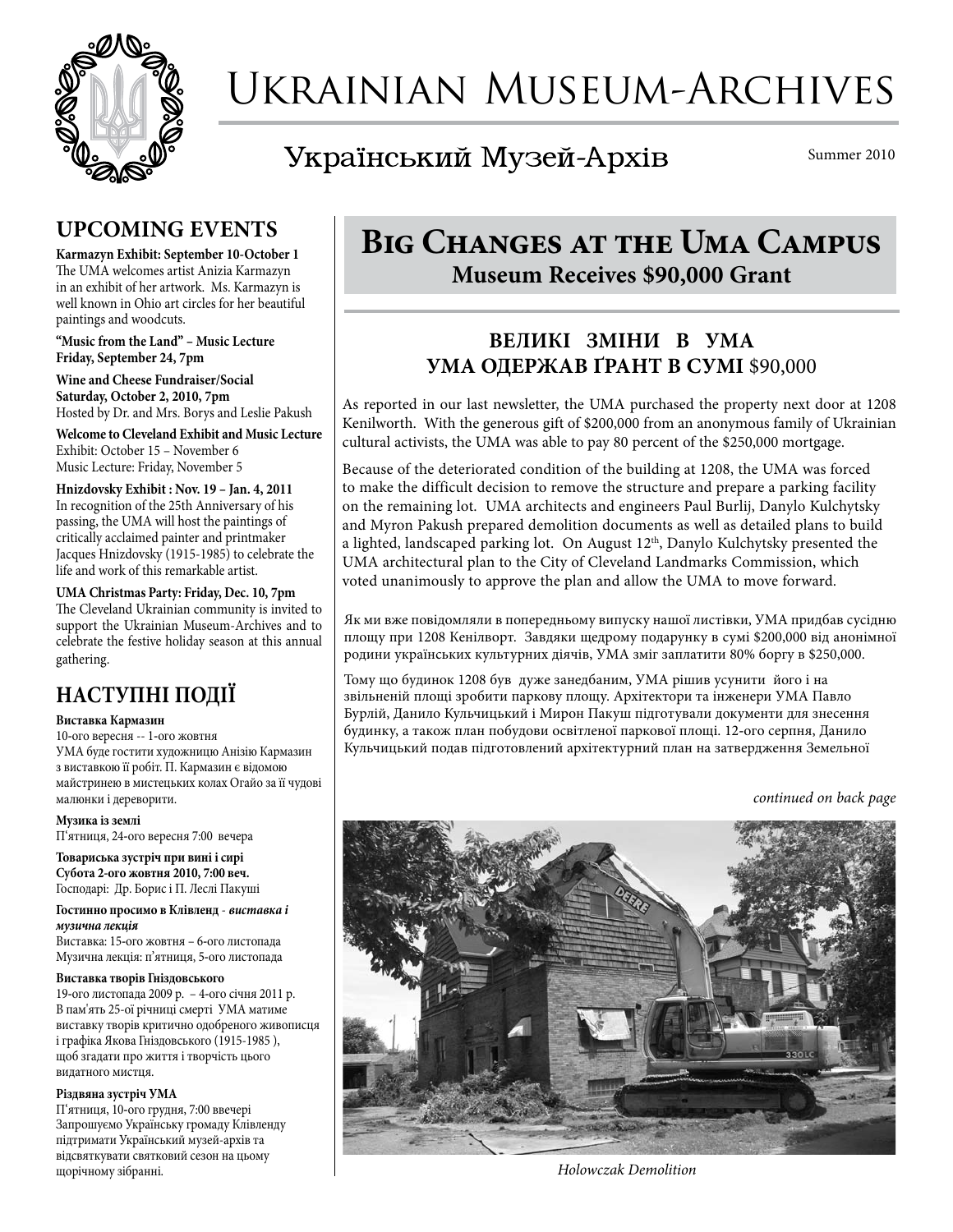## **COLLEGE INTERNS WORK AT THE UMA**

Although his disability did not allow Nicholas Suprenenko to work at the UMA as a volunteer, he enjoyed attending receptions, moving around in his mechanized wheel chair and chatting with other members. When he passed away two years ago, he did not forget his church or his heritage, remembering St. Vladimir's Ukrainian Orthodox Cathedral and the Ukrainian Museum-Archives in his will. The UMA is gratified to have received \$140,000 which Mr. Suprenenko stipulated should go toward the education of young people. Through his generosity, the UMA devotes a portion of the bequest every year toward a summer intern program for college-age students who work at the UMA with a focus on cataloguing projects. During the past summer, the following interns worked at the UMA: Erica Boyko, Michael Fedynsky, Oksana Mahlay, Andrew Mironovich and Michael Stecyk. Among other projects, they catalogued items from the UMA Music collection: Congressional records and Records from U.S.-Ukraine relations since 1990 and commemorative books and programs spanning nearly a century from all parts of the Ukrainian world-wide Diaspora. In addition, Larissa Kopystynsky, a recent graduate of Loyola of Chicago and a twoyear intern at the UMA recently returned as a volunteer and is helping to manage the massive UMA collection. Prospective interns are required to submit a formal letter requesting consideration, along with a resume. Although fluency in Ukrainian in not required, knowledge of the Cyrillic alphabet and some reading knowledge of the language is a must.



Dr. Yuriy Shcherbak first visited the Ukrainian Museum-Archives in 1996 in his capacity at the time as Ukrainian Ambassador to the United States. On June 24<sup>th</sup> of this year, he returned to deliver a lecture and answer questions about the state of Ukrainian democracy following the presidential election in January of this year.

Introducing him, UMA's Resident Scholar Andrew Fedynsky noted that Ambassador Shcherbak had not only represented his country as Ambassador to Israel, Canada, Mexico and the U.S., he was also a medical doctor, a novelist and leader of Ukraine's ecological movement following the nuclear catastrophe at Chornobyl in 1986. Fedynsky also noted that as Ambassador, Dr. Shcherbak had been an advocate on behalf of the UMA in 1998 to have the Museum be designated a Pilot Project within the framework of the U.S.-Ukraine Agreement on Cultural Preservation. This designation, along with generous community support, helped the UMA win several government and private sector grants, making it possible to construct the archival building, renovate the original building and acquire the neighboring property. Dr. Shcherbak responded that he was very impressed by the enormous progress the UMA has made since he first visited and how pleased he is to have played a role as Ambassador in promoting Ukrainian Culture in America in return for his country's efforts to preserve Jewish cemeteries in Ukraine.

Addressing a sizable gathering of UMA members and friends on a beautiful summer evening, Ambassador Shcherbak identified himself as a member of the loyal opposition in Ukraine who is concerned that his country might lose its hard-earned freedoms and democratic principles in the recently-elected Yanukovych administration. He cited a number of steps the new president has taken that cause him and others to worry about a return to restrictive practices domestically as well as a foreign policy tilt away from the West and back toward Russia. Having said that, Dr. Shcherbak pointed out that there is no comparison between the social-political environment today and what it was during the Soviet Era when the country was ruled by a totalitarian regime. Ukraine today, he said, has a free press and an active political opposition. He described himself as an optimist who sees his country developing culturally and prospering economically, provided its citizens remain engaged and active. The Diaspora, he said, can continue to help by encouraging the United States and other countries to speak out against any moves that might undermine democracy and compromise freedom. In response to several questions, the former ambassador expressed disappointment over the lost opportunity that his country had following the Orange Revolution and felt that the previous administration devoted too much energy into relatively inconsequential cultural issues and did not do more to integrate more closely into Western security and economic organizations.

The Ambassador stayed afterward for a reception outside to chat with visitors and see the UMA exhibits.

*Photos courtesy of Dr. Ihor Zackary*



*Ambassador Yuriy Shcherbak and Andrew* 



*Fedynsky, the UMA Resident Scholar Guests at the UMA. Left to Right the first row are Ambassador Shcherbak, newly-elected Head of the United Ukrainian Organizations, Ihor Diaczun and civic activist Vasyl Ilczyszyn*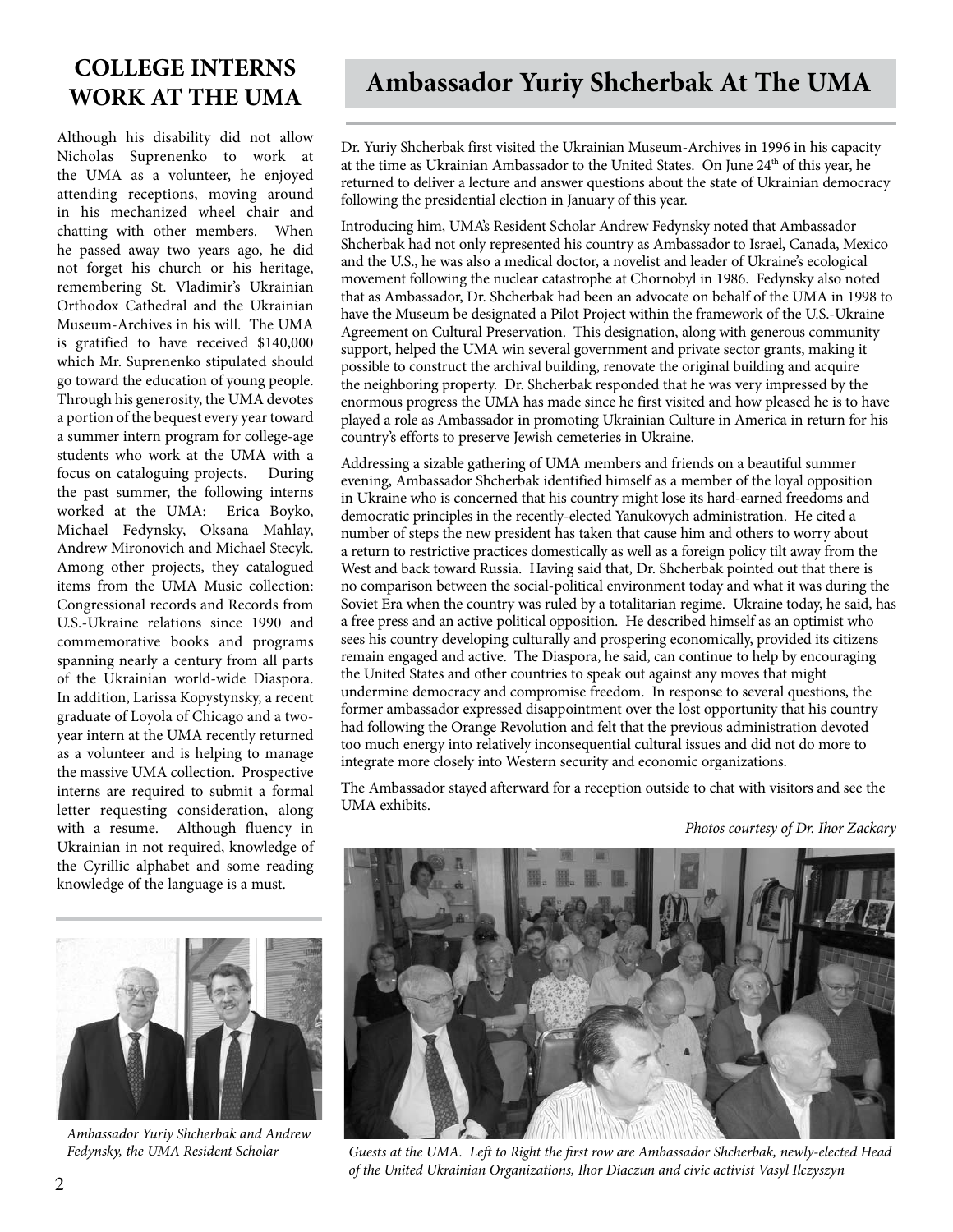#### **Бувший Посол України Юрій Щербак В Ума**

Д-р Юрій Щербак вперше відвідав Український Музей–Архів в 1996 році, будучи тоді Послом України в Сполучених Штатах Америки. 24**-** ого червня цього року він повернувся, щоб виголосити доповідь і відповісти на запитання про стан демократії в Україні після президентських виборів, які відбулися в січні 2010 року.

Представляючи його, Науковий працівник музею Андрій Фединський зазначив, що д-р Щербак був не тільки Послом України в Ізраїлі, Канаді, Мексиці і США, а є також доктором медицини, новелістом і керівником екологічного руху України, створеного після катастрофи в Чорнобилі в 1986 році. Фединський також зазначив, що в 1998 році д-р Щербак виступав посередником зі сторони УМА у справі визнання музею як пілотного проекту в рамках американсько-українського договору про збереження культурної спадщини. Це визнання, а також підтримка зі сторони громадськості, допомогла нашому музеєві дістати кілька державних і приватних ґрантів, що в свою чергу дало нам можливість збудувати архівне приміщення, відновити ориґінальний будинок і придбати сусідню площу. Д-р Щербак висловив своє захоплення тими змінами, що сталися в УМА від часу його першого візиту, а також задоволений тим, що і він, як Посол України, зіграв свою роль в пропаґуванні української культури в Америці взамін старанням його країни зберегти єврейські кладовища в Україні.

Цього чудового літнього вечора, звертаючись до чисельного зібрання членів УМА і друзів, Посол Щербак сказав, що він є членом лояльної опозиції в Україні, яка є стурбована тим, що Україна може втратити так тяжко завойовані свободи і демократичні принципи через діяльність новообраної адміністрації президента Януковича. Він перечислив р'яд кроків нового президента, які стали причиною хвилювання його та інших людей, щодо повернення практики обмежувальної внутрішньої політики, а також повороту зовнішньої від Заходу в сторону Росії. Говорячи про це, д-р Щербак навів порівняння соціально-політичного середовища тепер і в радянський час, коли країна була під владою тоталітарного режиму. Україна тепер, сказав він, має вільну пресу та діяльну політичну опозицію. Він є оптимістом, який бачить свою країну в культурному і політичному розвитку, що дає можливість громадянам залишатися активними та заінтересованими. «Діяспора»,-- сказав він,-- «може продовжувати допомагати Україні, заохочуючи США та інші країни виступати проти тих змін, які можуть підірвати демократію і ограничити свободу». Відповідаючи на запитання, бувший посол висловив своє розчарування тим, що Україна втратила можливості, які вона отримала після Помаранчевої революції, а також те, що попередня адміністрація витратила занадто багато енергії на не дуже важливі культурні питання і не доклала достатньо зусиль для швидшого інтегрування в організації західноєвропейської безпеки та економіки.

Після доповіді посол був присутнім на прийнятті, спілкувався з присутніми та оглянув експозиції УМА.



лене УМА на приняттю після доповіді Д-ра Щербака  $\Box$ 

## **ІНТЕРНИ УНІВЕРСИТЕТІВ ПРАЦЮЮТЬ В УМА**

Не будучи спроможним з огляду на здоровля працювати в УМА добровольцем, Микола Супрененко любив відвідувати прийняття, пересуваючись у своєму механізованому візку і розмовляючи з іншими членами. Коли він помер два роки тому, він не забув подбати про свою церкву та свій спадок, згадавши Православний Собор Св. Володимира та Український музей – архів у своєму заповіті. УМА удостоївся отримати \$140,000, які Супрененко заповів для освіти молоді. Завдяки його доброчинності УМА щороку використовує частину цього фонду для літньої програми інтернів університетів, які працюють в УМА над проєктами каталогування. Протягом минулого літа в УМА працювали: Еріка Бойко, Михась Фединський, Оксана Махлай, Андрій Миронович та Михайло Стецик. Серед інших проєктів вони займались каталогуванням предметів музичної колекції УМА, Конґресовими записами, пам'ятками американсько-українських зв'язків від 1990 року, пропам'ятними книгами і програмками за останнє століття, які поступали з усіх кінців світу від української діяспори. Окрім цього, Лариса Капустинська, теперішня випускниця Університету Лойоли в Чікаґо і двохрічний інтерн УМА, якраз повернулася, тепер вже як волонтер, і допомагає утримувати впорядку масивну колекцію нашого музею. Майбутні інтерни повинні подати офіційного листа на розгляд їх кандидатури, а також резюме. Відмінне володіння українською мовою не є обов'язковим, але знання кирилиці та вміти дещо читати є необхідними.

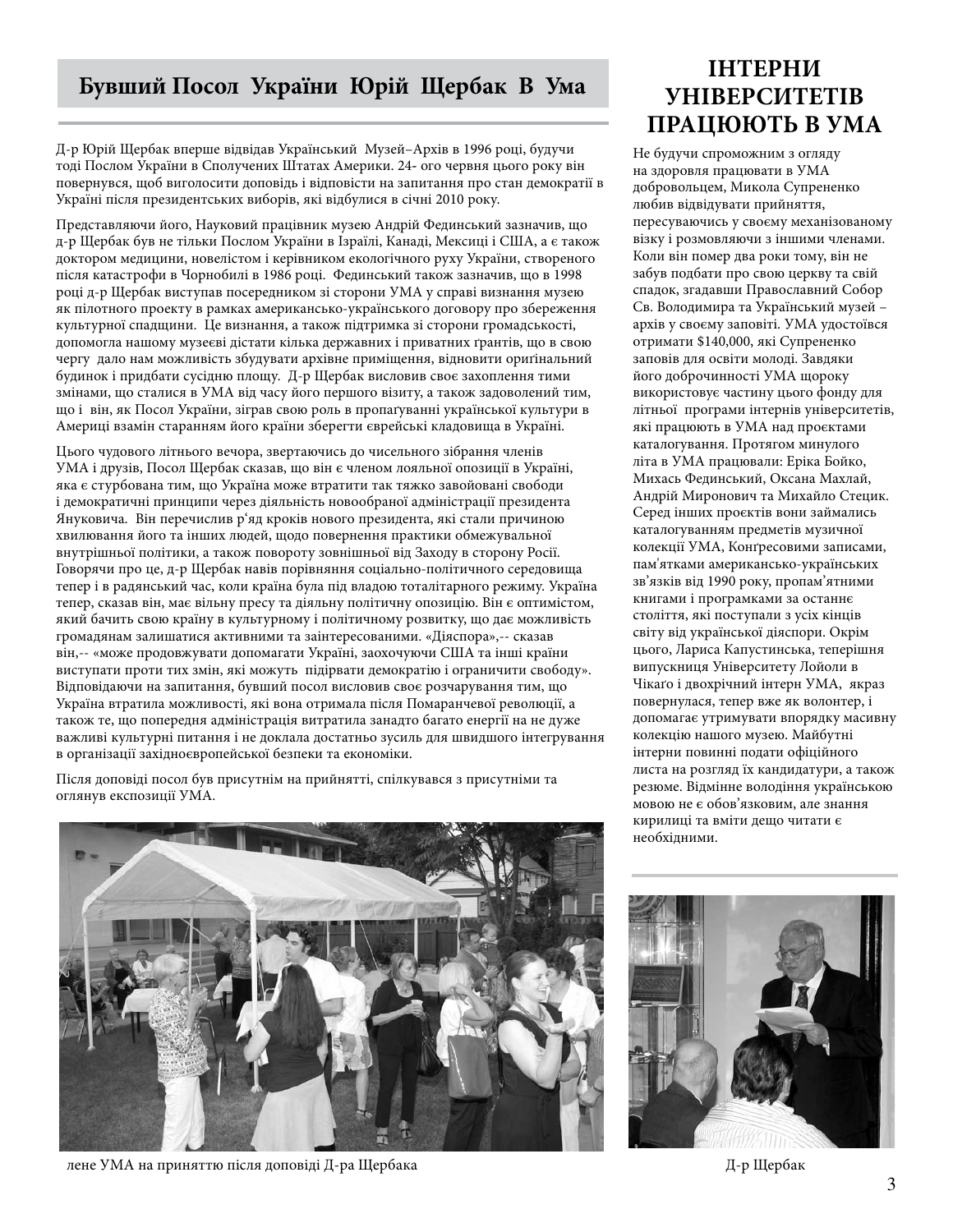#### **ORAL HISTORY PROJECT MARTA MUDRI MOVES ON; LESYA KULICK ASSUMES LEADERSHIP**

One of the most interesting and moving exhibits was the Oral History Project from the fall of 2009, prepared by Marta Mudri. It focused on the plight of Ukrainians caught between two tyrants in World War II—Hitler and Stalin—and their effort to survive and ultimately settle in a new home where they could raise families and preserve their traditions. Thousands made their way through the Displaced Persons Camps in Germany and Austria after World War II, with many settling in the Greater Cleveland area. The exhibit featuring photographs, documents and excerpts from personal accounts recorded by Marta and other volunteers won high praise.

We are both pleased and saddened to relate that Marta is now working in the Ohio General Assembly for a senator from the Toledo area. This is a responsible and difficult job which requires her to relocate to Columbus. Although Marta pledged to continue to assist with the Oral History Project, she can no longer take the lead. We are pleased to announce, however, that Dr. Lesya Kulick has agreed to assume the leadership on the UMA's Oral History Project, picking up where Marta left off. This is a challenging project that one person alone cannot do. We therefore encourage everyone who believes in the mission of preserving Ukrainian History and recording the remembrances of refugees, immigrants and civic leaders to contact the UMA with your recommendations for interviews and to volunteer. We will train prospective interviewers and provide the necessary equipment.

## **KATHY ROZMARYNOVYCH EXHIBIT**

#### **ВИСТАВКА КАТРУСІ РОЗМАРИНОВИЧ**

In our mission to share Ukrainian Culture, the UMA makes an effort to introduce the community to new artists. This past spring, the UMA was pleased to host an exhibit by Kathy Rozmarynovych, a Ukrainian-American painter and graphic artist from Lorain. Among our many guests, was the new bishop of the Ukrainian Catholic Diocese of Parma, Bishop John Bura.

У своїй роботі по розповсюдженню української культури УМА докладає зусиль, щоб познайомити громаду з новими мистцями. Цієї весни УМА мав приємність показати виставку робіт Катерини Розмаринович, українсько-американської художниці і майстрині графіки. Серед багатьох наших гостей, був також новопризначений єпископ Української Католицької Єпархії Парми, Владика Іван Бура.



*Kathy Rozmarynovych (left) and guests at the UMA exhibit*



 *Rev. Steven Paliwoda and Bishop John Bura chatting with UMA Executive Director, Taras Szmagala and Resident Scholar Andrew Fedynsky*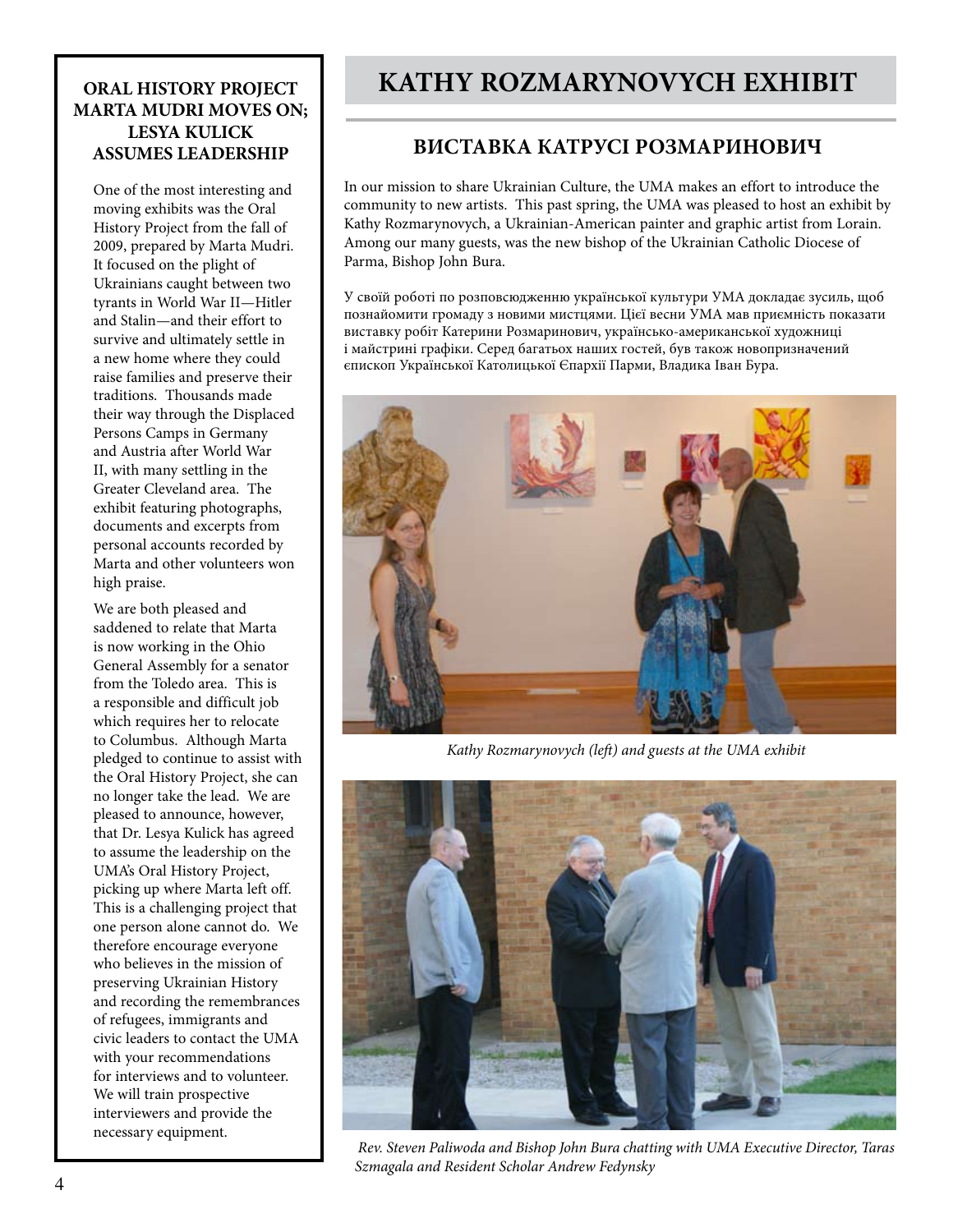## **GERDAN EXHIBIT**

#### **ВИСТАВКА ҐЕРДАНІВ**

The UMA held a beautiful exhibit of Ukrainian decorative art, "Gerdany." Gerdans are necklaces and other decorations made from tiny beads. The exhibit, held in July and August, featured antique gerdans from the collection of Mrs. Ola Basarab-Kolodiy from Philadelphia, who has assembled a valuable collection of this art over the decades from different regions of Ukraine. In addition, the UMA displayed necklaces designed and created by Mrs. Basarab-Kolodiy's teacher, Mrs. Lucia Hryciw and her husband Theodosij Hryciw. The UMA also had a lecture and workshop on gerdans. The UMA is indebted to Mrs. Basard-Kolodiy and to Mr. and Mrs. Hryciw for this wonderful exhibit.

В УМА проходив показ українського декоративного мистецтва – ґерданів. Ґердани—це намисто та інші прикраси, виготовлені з малесеньких коралів. На виставці, що проходила в липні та серпні, були показані ґердани з колекції п. Олі Басараб-Колодій з Філядельфії, яка зібрала цю коштовну колекцію протягом десятиліть з різних місцевостей України. Окрім цього були виставлені ґердани, зроблені вчителькою п. Басараб-Колодій, п. Лукією Гриців та її чоловіком Теодозієм Грицівим. УМА теж мав лекцію і практичне заняття по виготовленні ґерданів.





#### **ПРОЕКТ УСНОЇ ІСТОРІЇ МАРТА МУДРА ЗАЛИШАЄ: ЛЕСЯ КУЛИК ПРИЙМАЄ КЕРУВАННЯ**

Однією з найцікавіших виставок від осені 2009 року була виставка Усної історії, підготовлена Мартою Мудрою. Цей показ був зосереджений на перипетіях життя українців, затиснутих між двома тиранами Другої світової війни – Гітлером і Сталіним – і їх зусиллями вижити і збудувати новий дім для своїх родин та збереження традицій. Тисячі з них пройшли крізь табори для переміщених осіб в Німеччині та Австрії після Другої світової війни, багато з них оселилися у Великому Клівленді. Виставка, на якій були показані фотографії, документи, частини особистих спогадів, записаних Мартою Мудрою та іншими добровольцями, дістала багато високих похвал.

Нам приємно і сумно одночасно повідомити, що Марта тепер працюватиме в Ohio General Assembly із сенатором з ТолIдо. Це відповідальна і складна посада, тому Марта мусить переселитися в Колумбус. Хоча вона пообіцяла допомагати, вона не зможе бути керівником цього проєкту. Але ми з приємністю повідомляємо, що д-р Леся Кулик погодилася взяти на себе керування Проєктом Усної історії, і продовжить працювати з того місця, де зупинилася Марта Мудра.

Це складний проєкт, який не під силу одній особі. Тому ми заохочуємо всіх, хто вірить у важливість збереження української історії і хоче допомогти із записом спогадів біженців, емігрантів і громадських діячів, повідомити УМА про Ваші рекомендації для інтерв'ю та бажання попрацювати добровольцем. Ми дамо необхідні вказівки для тих, хто хоче брати інтерв'ю і надамо потрібне устаткування.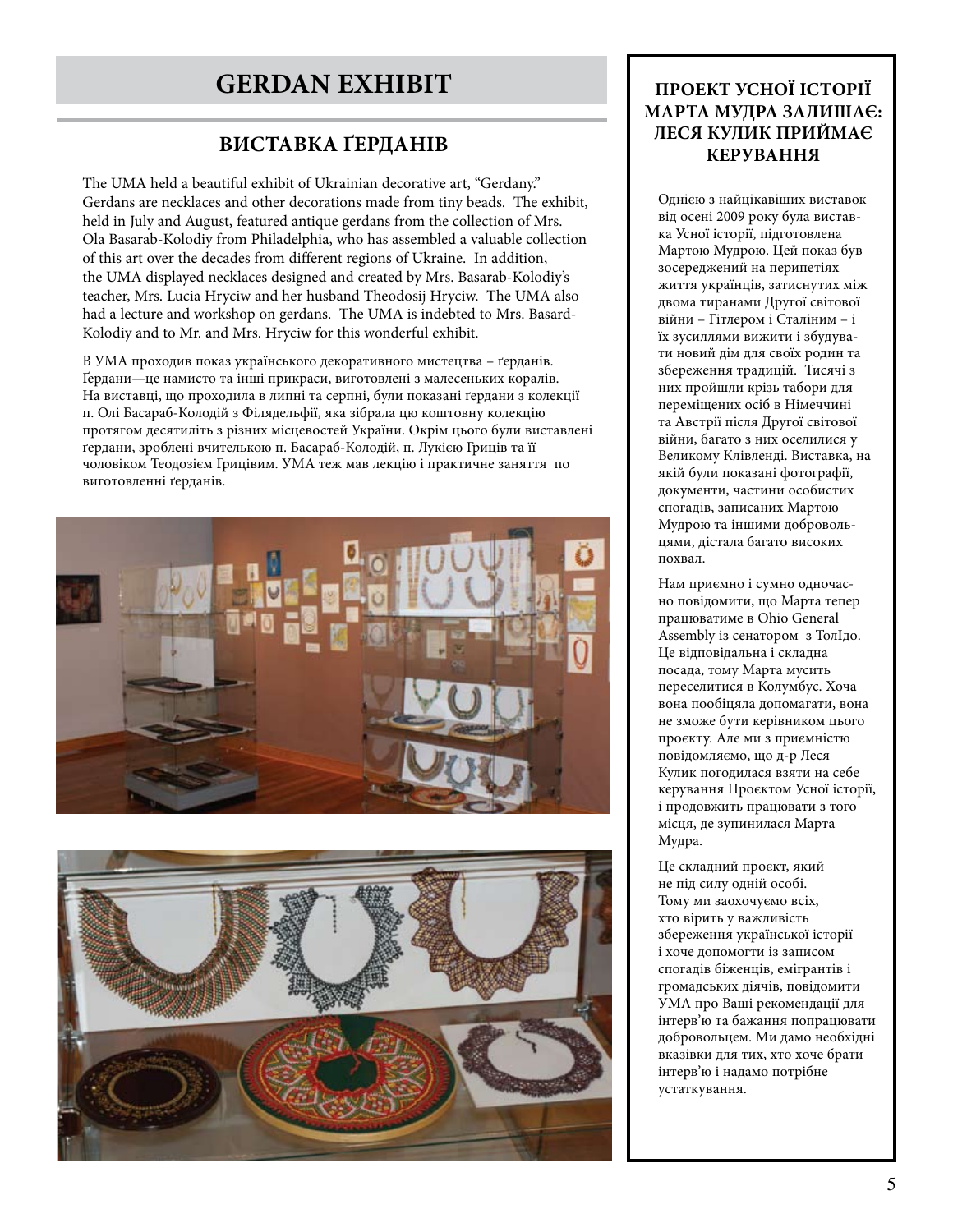## **A BUSY START FOR MUZYKA @ the UMA**

On March 27th, the UMA held the first event of the MUZYKA @ the UMA music series, SONGS OF EASTER – Repentance, Resurrection, Rebirth. The event proved to be a relaxing and enjoyable experience as the UMA Music Curator, Oleh Mahlay, presented a listening lecture in conjunction with the UMA Easter Bazaar dedicated to Ukrainian music from the spring and Easter seasons.

The second event of the MUZYKA @ the UMA was held on Sunday, July 11th at Sheptytsky Hall. THE MUSICAL JOURNEY OF EWHEN SADOWSKY provided attendees an enjoyable afternoon listening to the vivid memories of Mr. Sadowsky's varied experiences as a conductor, composer and teacher. About 150 people in attendance heard fascinating stories of the musician's travels during the war, saw historic video footage of Cleveland's Dnipro choir and listened to early recordings of various ensembles that Mr. Sadowsky sang with including one from Switzerland which featured a beautiful solo from the tenor.

#### **Join us for the MUZYKA @ the UMA Fall programming:**

- "MUSIC FROM THE LAND" Friday, September 24, 7pm The lecture will blend nature themed music with Ms. Anizia Karmazyn's art, which also often features the natural world.
- • "WELCOME TO CLEVELAND" Friday, November 5, 7pm The lecture will weave together a photo tour of Cleveland with featured Ukrainian music and tie famous city landmarks with our very own cultural melodies.

## **THE UMA WELCOMES NEW MUSIC CURATOR and LAUNCHES MUSIC SERIES**

The Ukrainian culture is full of rich customs and art, and it is the mission of the Ukrainian Museum-Archives not only to support, but to reinforce and cultivate these traditions within our community. In alignment with this mission, the UMA recently established "MUZYKA @ the UMA" – a multi-faceted music series designed to enhance the UMA with a stream of programming in the form of musical events. At the helm of this exciting new programming is renowned musician Oleh Mahlay, former Artistic Director and Conductor of the Ukrainian Bandurist Chorus.

Maestro Mahlay, along with the input and support of the UMA board, has developed a comprehensive curriculum for the program. The MUZYKA @ the UMA series will provide the museum with continuous events throughout the year including listening lectures on various Ukrainian musical topics, coordinated projects with established exhibits at the UMA, and focused interactive events about Ukrainian Cleveland musicians and their work. As the Musical Curator, Mahlay will also be thoroughly organizing, identifying and developing the vast music collection at the Ukrainian Museum-Archives.

"I am eager to create something unique and of high quality that features the beauty and depth of our Ukrainian music," said Mr. Mahlay. "I believe the MUZYKA@ the UMA series will become a long-term asset to the institution and to our community."

The UMA extends a warm welcome to Mr. Mahlay and is looking forward to utilizing his expertise and experience to further the museum's mission by expanding their musical presence and knowledge within the Ukrainian community.

*Photos courtesy of Dr. Ihor Zackary*



*UMA Music Curator Oleh Mahlay introduces Maestro Ewhen Sadowsky*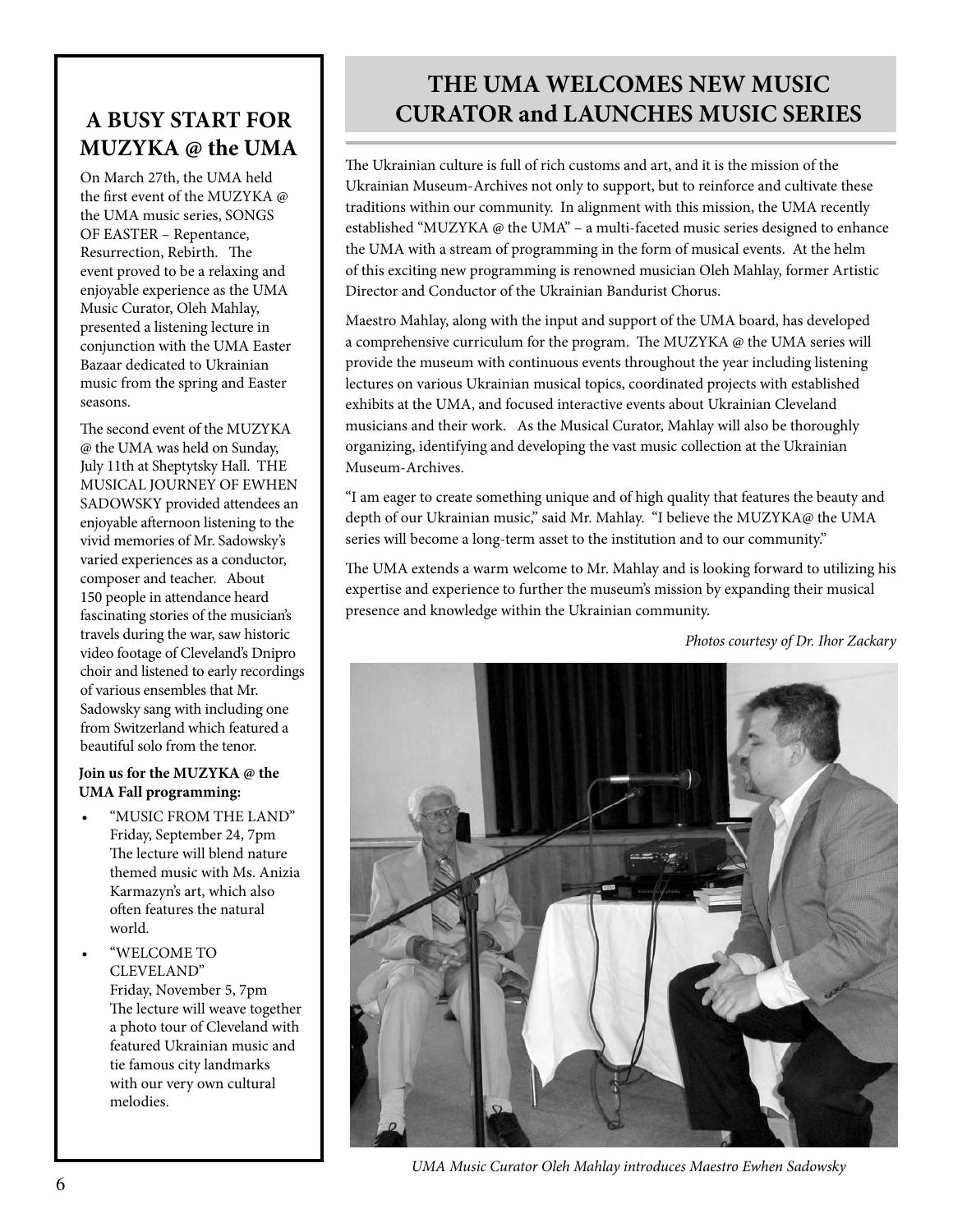## **УМА ВІТАЄ НОВОГО МУЗИЧНОГО КУРАТОРА, ЯКИЙ РОЗПОЧИНАЄ МУЗИЧНУ СЕРІЮ**

֦

 Українська культура є багатою своїми традиціями і мистецтвом, і справою УМА є не тільки підтримувати, але й зміцнювати та культивувати ці традиції в нашій громаді. В зв'язку з цим УМА заснував "MUZYKA @ the UMA" – багатогранну музичну серію, спрямовану на збагачення роботи УМА музичними імпрезами. На чолі цієї захоплюючої нової програми стоїть відомий музикант Олег Махлай, в минулому художній керівник та дириґент Української Капели бандуристів.

 Маестро Махлай, із підтримкою і допомоги раді директорів УМА, створив обширний план програми. Серією MUZYKA @ the UMA передбачається проведення р'яд імпрез протягом року, в тому числі лекції на різні теми української музики, проєкти в поєднанні з різними виставками в УМА, імпрези, спрямовані на показ роботи українських музикантів Клівленду. Як музичний куратор, Махлай буде старанно організовувати, розробляти і розвивати велику музичну колекцію УМА.

 «Я хочу створити щось унікальне і високої якості, що зможе показати красу і глибину нашої української музики» -- каже п. Махлай. «Я сподіваюся, що MUZYKA @ the UMA стане довготривалим проєктом нашого закладу і нашої громади.» УМА передає теплі вітання п. Махлаєві і сподівається на плодотворне втілення його знання та досвіду для подальшого просування ідеї музею з розширенням розуміння музики в українській громаді.





## **ПОЧАТОК ДЛЯ MUZYKA@theUMA**

27 березня цього року відбулася перша імпреза із серії MUZYKA @ the UMA –ВЕЛИКОДНІ ПІСНІ – Покаяння, Воскресіння, Відродження. Ця подія стала справжнім відпочинком і приємністю, коли музичний куратор УМА Олег Махлай проводив лекцію із слуханням музики в поєднанні з Великоднім базаром. Лекція була зосереджена на українських веснянках та Великодніх піснях.

Наступною подією серії MUZYKA @ the UMA стала лекція про музичний шлях Евгена Садовського, яка відбулася 11**-**ого липня в залі Шептицького при Катедрі Св. Йосафата. Присутні із задоволенням слухали живі спогади п. Садовського про його досвід як дириґента, композитора і вчителя. Майже 150 слухачів мали приємність почути захоплюючі розповіді про подорожі музиканта під час війни, побачити історичний відеозапис виступу хору «Дніпро» на Клівлендському телебаченні і послухати давні записи ансамблів, в яких співав маестро Садовський, в тому числі один із Швейцарії, де п. Садоський співав соло тенорову партію.

- Відвідайте нашу осінню програму MUZYKA @ the UMA під назвою «*Музика із землі*», яка відбудеться 24**-**ого вересня о 7-ій год. вечера. Ця лекція поєднає музику на теми природи із мистецтвом п. Анізії Кармазин.
- *• Гостинно просимо в Клівленд* П'ятниця, 5**-**ого листопада о 7-ій год. вечера Лекція, в якій сплетені разом фотографії Клівленда та українська музика, відомі краєвиди міста та наші рідні мелодії.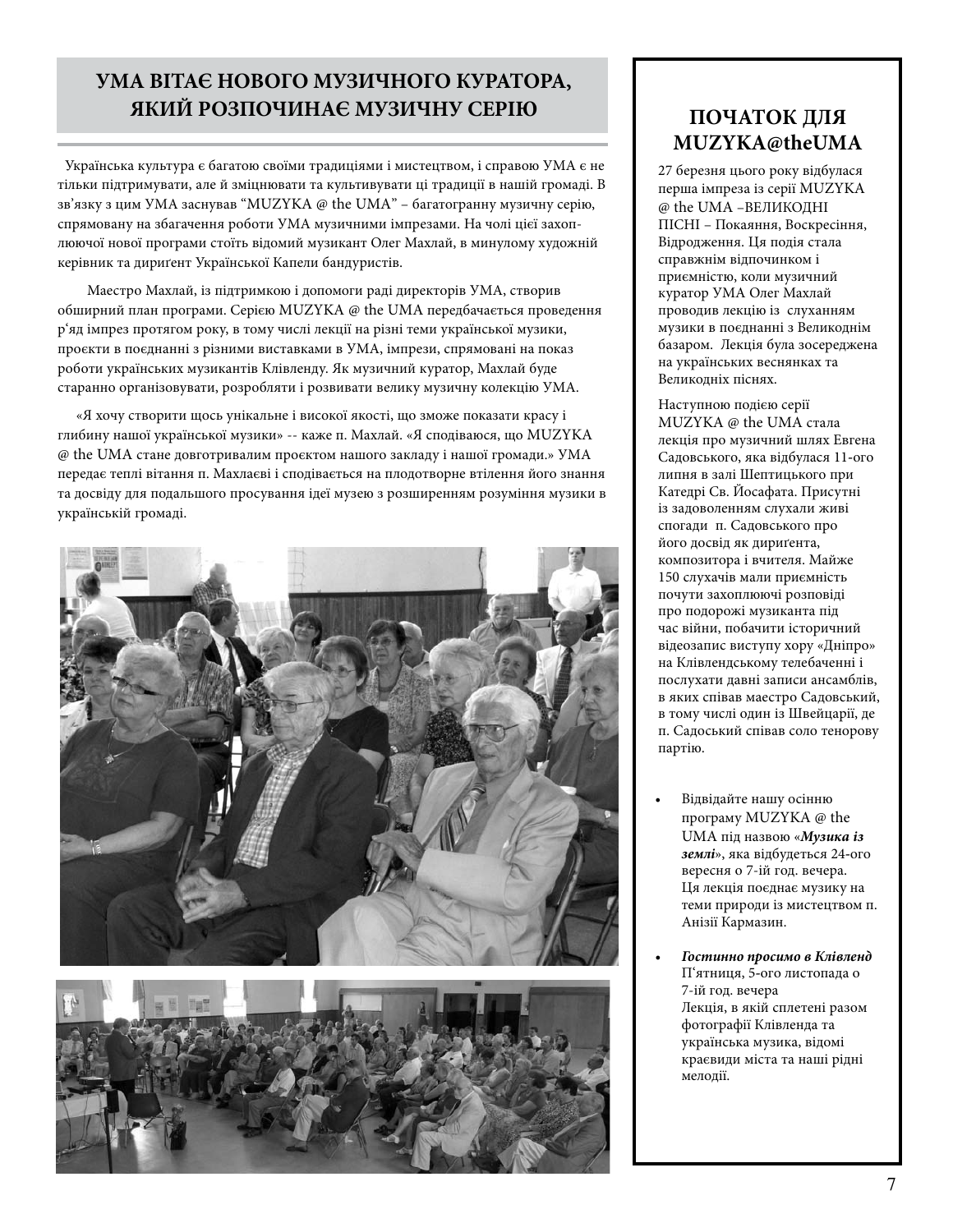#### **UKRAINIAN** Museum-Archives

#### Український Музей-Архів

1202 Kenilworth Avenue Cleveland, Ohio 44113 tel. 216-781-4329 www. umacleveland.org

Our mission:

*To preserve and share Ukrainian culture and the immigrant experience.*

*All donations are tax-deductible.*

*Ukrainian Museum-Archives is generously funded by Cuyahoga County residents through Cuyahoga Arts and Culture*

arts & culture nunity supported funding

#### **Director Emeritus and Resident Scholar**

Andrew Fedynsky

#### **Staff**

Taras Szmagala, Sr., Executive Director Aniza Kraus, Curator Oleh Mahlay, Music Curator Walter Ciszkewycz, Merchandise Manager Diana Prodan, Development Director

**Board of Directors**

Paul Burlij, Chair, Land and Buildings Dr. Bohdan Czepak Mike Dobronos, Secretary Andrew Fedynsky Roman Kniahynyckyj Daria Kowcz Jakubowycz Danylo Kulchytsky Andy Martyniuk, Outreach and Education Chair

Dr. Borys Pakush, Treasurer Myron Pakush, President Natalia Parkanzky Taras Szmagala Jr., Development Chair Oresta Zadony Slavko Zawadiwsky



Marta Mudri, Collections Chair Dr. George Kalbous Dr. Natalie Kononenko Ihor Kowalysko Janis Purdy Elaine Woloshyn

## **Uma Campus**

*continued from front page*

The UMA Capital Development team is now working with the City and Tremont West Development Corporation to choose a contractor and then start construction. A \$90,000 Vacant Property Initiative from the Cleveland Department of Development will help pay for development of the parking lot. In addition, the UMA plans to convert the former garage into a conservation laboratory and processing center for donated materials. The building is currently known as the UMA Annex.

Комісії Клівленда. Комісія одноголосно ухвалила план і праця піде вперід. Для здійснення будови паркової площі, місто опроділило Vacant Property Initiative ґрант в сумі \$90,000. Окрім цього, УМА планує перетворити бувший ґараж на лабораторію консервації та обробки пожертвуваних матеріялів.



NON-PROFIT ORG. U.S. POSTAGE paid cleveland, ohio permit no. 3046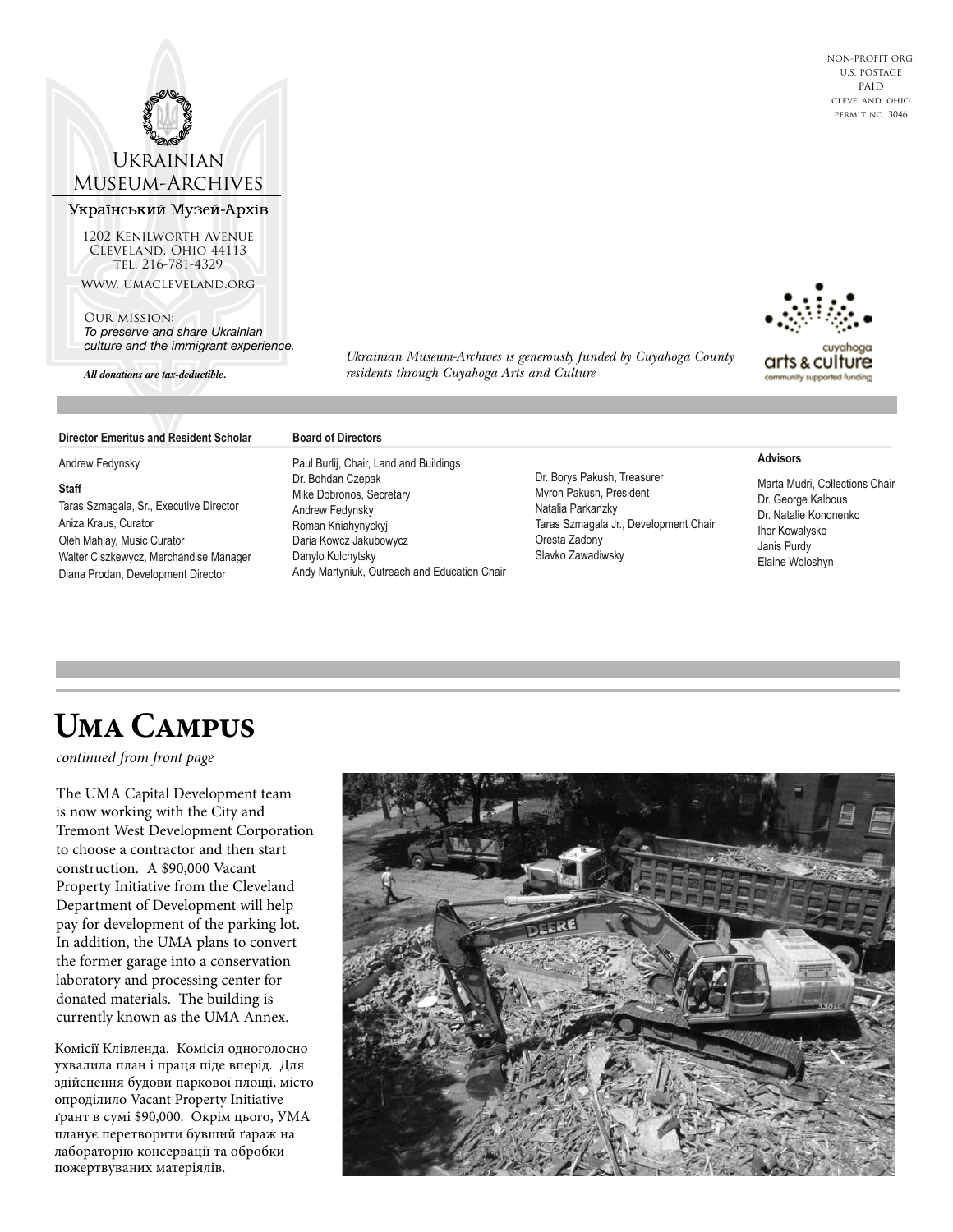## **UMA 2010 current paid MEMBERSHIPS**

#### **ЧЛЕНСТВО ДО ГРУДНЯ 2010 РОКУ**

Mr. and Mrs. Roman and Vladimira Wasylyszyn, Life Members

Mrs. Nadia Shkilnyk **\$250** Mr. Taras Szmagala, Jr. & Mrs. Helen Jarem \$1000 Mr. & Mrs. George & Christine Fedynsky \$50 Dr. & Mrs. Ihor & Zenovia Kunasz \$500 Dr. & Mrs. Borys & Leslie Pakush \$500 Dr. & Mrs. Jaroslav & Jaroslava Panchuk \$60 Dr. Alexandra Shkolnik \$500 Mr. & Mrs. Taras & Katherine Szmagala, Sr. \$500 Mr. & Mrs. Joel & Carol Childs \$30 Mr. & Mrs. Roman & Ivanna Bodnaruk \$250 Ms. Valentina Gluch **\$2500 mm** \$2500 mm Dr. & Mrs. Yurij & Oksana Hodowanec \$250 Dr. & Mrs. George & Elizabeth Kalbouss \$25 Ms. Roma Kassaraba **\$250 mm** \$250 mm \$250 mm \$250 mm \$250 mm \$250 mm \$250 mm \$250 mm \$250 mm \$250 mm \$250 mm \$250 mm \$250 mm \$250 mm \$250 mm \$250 mm \$250 mm \$250 mm \$250 mm \$250 mm \$250 mm \$250 mm \$250 mm \$250 mm \$250 mm \$ Mr. & Mrs. Zenon & Dozia Krislaty \$2500 \$2500 Dr. & Mrs. Osyp & Anne Martyniuk \$25 Mr. Myron S. Pakush **\$2500 and \$2500 km** Mr. Heinrich Steinhagen **\$2500 \$250** Mr. & Mrs. Myron & Oresta Zadony \$25 Mr. & Mrs. Jaroslav & Nelya Zawadiwsky \$250 Mr. John M. Zayac \$25 Mr. & Mrs. Stephen & Irene Zenczak \$25 Mr. & Mrs. George & Myra Oryshkewych \$200 Mrs. Eva D. Boyko **\$1500 \$150** Brotherhood of St. Vladimir's \$100 Mr. Allen R. Baldwin \$1000 \$1000 \$1000 \$1000 \$1000 \$1000 \$1000 \$1000 \$1000 \$1000 \$1000 \$1000 \$1000 \$1000 \$1000 \$1000 \$1000 \$1000 \$1000 \$1000 \$1000 \$1000 \$1000 \$1000 \$1000 \$1000 \$1000 \$1000 \$1000 \$1000 \$1000 \$1000 \$1000 \$10 Mr. & Mrs. Petro & Daria Basalyk  $$10$ Mr. & Mrs. Volodymyr & Lydia Bazarko \$10 Mr. & Mrs. Myron & Helen Bilynsky \$10 Dr. & Mrs. Myron & Martha Bodnar \$10 Dr. & Mrs. Eugene & Elizabeth Boychuk \$10 Mr. & Mrs. Paul & Katherine Burlij \$100 Mr. & Mrs. Andrij & Maryann Bushak \$10 Mr. & Mrs. Andrij & Luba W. Chornodolsky \$10 Mr. Nicholas Deychakiwsky & Ms. Oksana Pronych \$10 Mr. & Mrs. Jon & Ann Dubas  $$10$ Mr. & Mrs. Laurence & Lucinda Fedak \$10 Drs. Yuri & Kelly Fedoriw  $$100$ Mr. John G. Fedynsky **\$1000** Judge & Mrs. Bohdan & Myroslava Futey \$10 Mr. & Mrs. Lev & Halyna Holubec \$1000 Dr. & Mrs. Zenon & Myroslawa Holubec \$100 Dr. & Mrs. Andrew & Christine Hruszkewycz \$10 Mr. & Mrs. Wasyl & Olha Ilczyszyn \$10 Mr. & Mrs. Boris & Anastasia Kaluszyk \$10 Mr. & Mrs. George & Vera Kap \$10 Ms. Anizia Karmazyn **\$1000 \$1000 \$1000 \$1000 \$1000 \$1000 \$100** Mr. & Mrs. Nestor & Luba Kozbur  $$10$ Mr. & Mrs. Jaroslav & Wolodymyra Krasniansky \$10

| 00 | Dr. Ihor Korovaichuk & Ms. Nadia Kuchminsky | \$100 |
|----|---------------------------------------------|-------|
| 00 | Dr. & Mrs. George & Daria Kulchytsky        | \$100 |
| 00 | Mr. & Mrs. Alexander & Maria Krychyk        | \$100 |
| 00 | Mr. & Mrs. Roman & Theresa Liscynesky       | \$100 |
| 00 | Mr. Andrew Martyniuk                        | \$100 |
| 00 | Mr. & Mrs. Roman & Adriana Mironovich       | \$100 |
| 00 | Mr. & Mrs. Frank & Vera Molls               | \$100 |
| 00 | Dr. & Mrs. Jaroslaw & Larissa Muzyczka      | \$100 |
| 50 | Mr. & Mrs. Yuriy & Stefania Onishkevich     | \$100 |
| 50 | Rev. Steven M. Paliwoda                     | \$100 |
| 50 | Mr. Andrew Pankiw                           | \$100 |
| 50 | Ms. Romana Peluszkewycz                     | \$100 |
| 50 | Mr. & Mrs. Alexander & Toni Pohuliaj        | \$100 |
| 50 | Mr. & Mrs. George & Areta Polansky          | \$100 |
| 50 | Mr. Steve J. Popovich                       | \$100 |
| 50 | Dr. Boris Rakowsky                          | \$100 |
| 50 | Mrs. Daria Samotulka                        | \$100 |
| 50 | Dr. Joanna Sym Lipsky                       | \$100 |
| 50 | Mr. Leo J. Samokieszyn                      | \$100 |
| 50 | Mr. Michael Switlyk                         | \$100 |
| 50 | Mr. George Tarasiuk                         | \$100 |
| 50 | Mr. Myron G. Trembly                        | \$100 |
| 00 | Margaret Wong & Associates Co., LPA         | \$100 |
| 50 | Ms. Irene A. Zawadiwsky                     | \$100 |
| 00 | Dr. & Mrs. Ihor & Maureen Bemko             | \$63  |
| 00 | Mr. & Mrs. Myron & Marusia Antoniw          | \$50  |
| 00 | Mr. & Mrs. Stefan & Natalia Apostoluk       | \$50  |
| 00 | Mrs. Jennie Bochar                          | \$50  |
| 00 | Judge & Mrs. Christopher & Roberta Boyko    | \$50  |
| 00 | Mr. & Mrs. Timothy & Patricia Boyko         | \$50  |
| 00 | Ms. Maria Cybyk                             | \$50  |
| 00 | Mr. & Mrs. Michael & Luba Darmochwal        | \$50  |
| 00 | Mrs. Olga Demjanczuk                        | \$50  |
| 00 | Mrs. Nadia Deychakiwsky                     | \$50  |
|    | Mr. & Mrs. Ihor & Oksana Diaczun            | \$50  |
| 00 | Mr. & Mrs. Victor & Andrea Dolbin           | \$50  |
| 00 | Mr. & Mrs. Walter & Helen Dolbin            | \$50  |
| 00 | Ms. Penny Dolski                            | \$50  |
| 00 | Mrs. Irene Dubas                            | \$50  |
| 00 | Ms. Georgiann G. Franko                     | \$50  |
| 00 | Mrs. Ola M. French                          | \$50  |
| 00 | Mrs. Maria Grabsky                          | \$50  |
| 00 | Mr. & Mrs. Adrian & Marta Halarewicz        | \$50  |
| 00 | Mr. & Mrs. Gregory & Rosalia Holowka        | \$50  |
| 00 | Mr. & Mrs. Oleh & Hanya Holowatyj           | \$50  |
| 00 | Mr. & Mrs. Jaroslav & Marta Hruszkewycz     | \$50  |
| 00 | Mr. Dan Kalenak                             | \$50  |
| 00 | Congresswoman Marcy Kaptur                  | \$50  |
| 00 | Mr. & Mrs. Adrian & Sonia Karmazyn          | \$50  |
| 00 | Mr. & Mrs. Julian & Christine Klek          | \$50  |
|    |                                             |       |

| D | Mr. & Mrs. Jaroslaw & Mary Kmiotek    | \$50 |
|---|---------------------------------------|------|
| D | Mr. Ihor Kowalysko                    | \$50 |
| D | Mr. & Dr. Steven & Tania Kurtz        | \$50 |
| D | Ms. Larysa Kurylas                    | \$50 |
| D | Mr. & Mrs. Bohdan & Oksana Kuzyszyn   | \$50 |
| D | Dr. & Mrs. Michael & Marta Laluk      | \$50 |
| D | Mr. & Mrs. Henry & Barbara Lipian     | \$50 |
| D | Mr. & Mrs. Zenon & Natalie Miahky     | \$50 |
| D | Mrs. A. Lubomyra Mychkovsky           | \$50 |
| D | Mr. & Mrs. Orest Nebesh               | \$50 |
| D | Mr. & Mrs. Eugene & Oksana Pakush     | \$50 |
| D | Dr. & Mrs. Rodion & Orysia Palazij    | \$50 |
| D | Mr. & Mrs. Jurij & Anya Petrenko      | \$50 |
| D | Mr. & Mrs. Mark & Teresa Polatajko    | \$50 |
| D | Mr. & Mrs. Nick & Oksana Roshetsky    | \$50 |
| D | Mr. George Salo, State Meats Inc.     | \$50 |
| D | Ms. Sarah Sloboda                     | \$50 |
| D | Mr. & Mrs. Andriy & Lisa Shrubowich   | \$50 |
| D | Mrs. Iwanna Skarupa                   | \$50 |
| D | Mr. & Mrs. Wolodymyr & Bohdanna Slyz  | \$50 |
| D | Mr. & Mrs. Walter & Dora Storozynsky  | \$50 |
| D | Mr. & Mrs. Russell & Lileja Straith   | \$50 |
| D | Dr. Alexander R. Strilbyckyj          | \$50 |
| D | Mr. & Mrs. Joe Terkala                | \$50 |
| 3 | Ms. Olga Trytyak                      | \$50 |
| D | Mrs. Luba Wedmedyk                    | \$50 |
| D | Mr. & Mrs. William & Maria S. Turchyn | \$50 |
| D | Mr. Zynowij Kwit                      | \$30 |
| D | Mr. & Mrs. Walter & Maria Kulchycky   | \$30 |
| D | Educational Sports Productions, Inc.  | \$25 |
| D | Mrs. Mollie E. Alstott                | \$25 |
| D | Mr. & Mrs. Stefan & Maria Antoniw     | \$25 |
| D | Mr. & Mrs. Eugene & Olena Apostoluk   | \$25 |
| D | Mrs. Stefania Balahutrak              | \$25 |
| D | Mr. & Mrs. Myron & Kateryna Bebko     | \$25 |
| D | Mr. & Mrs. Franko & Euhenia Benko     | \$25 |
| D | Mr. & Mrs. Daniel & Oksana Bobeczko   | \$25 |
| D | Mr. & Mrs. Nicholas & Mary Bobeczko   | \$25 |
| D | Mrs. Luba Bodnar                      | \$25 |
| D | Mrs. Marie Bohuslawsky                | \$25 |
| D |                                       |      |
|   | Lt. Cmdr. Myron Boluch USNR Ret       | \$25 |
| D | Mr. & Mrs. Orest & Lubomyra Chapelsky | \$25 |
| D | Ms. Julia Cyhan                       | \$25 |
| D | Mr. & Mrs. Andrew & Lydia Demjanczuk  | \$25 |
| D | Mr. & Mrs. Mark & Nadia Drabiak       | \$25 |
| D | Ms. Audrey S. Fedak                   | \$25 |
| D | Mrs. Daria Fedoriw                    | \$25 |
| D | Mr. & Dr. Michael & Oksana Holian     | \$25 |
| D | Mr. & Mrs. Mychajlo & Kateryna Horban | \$25 |